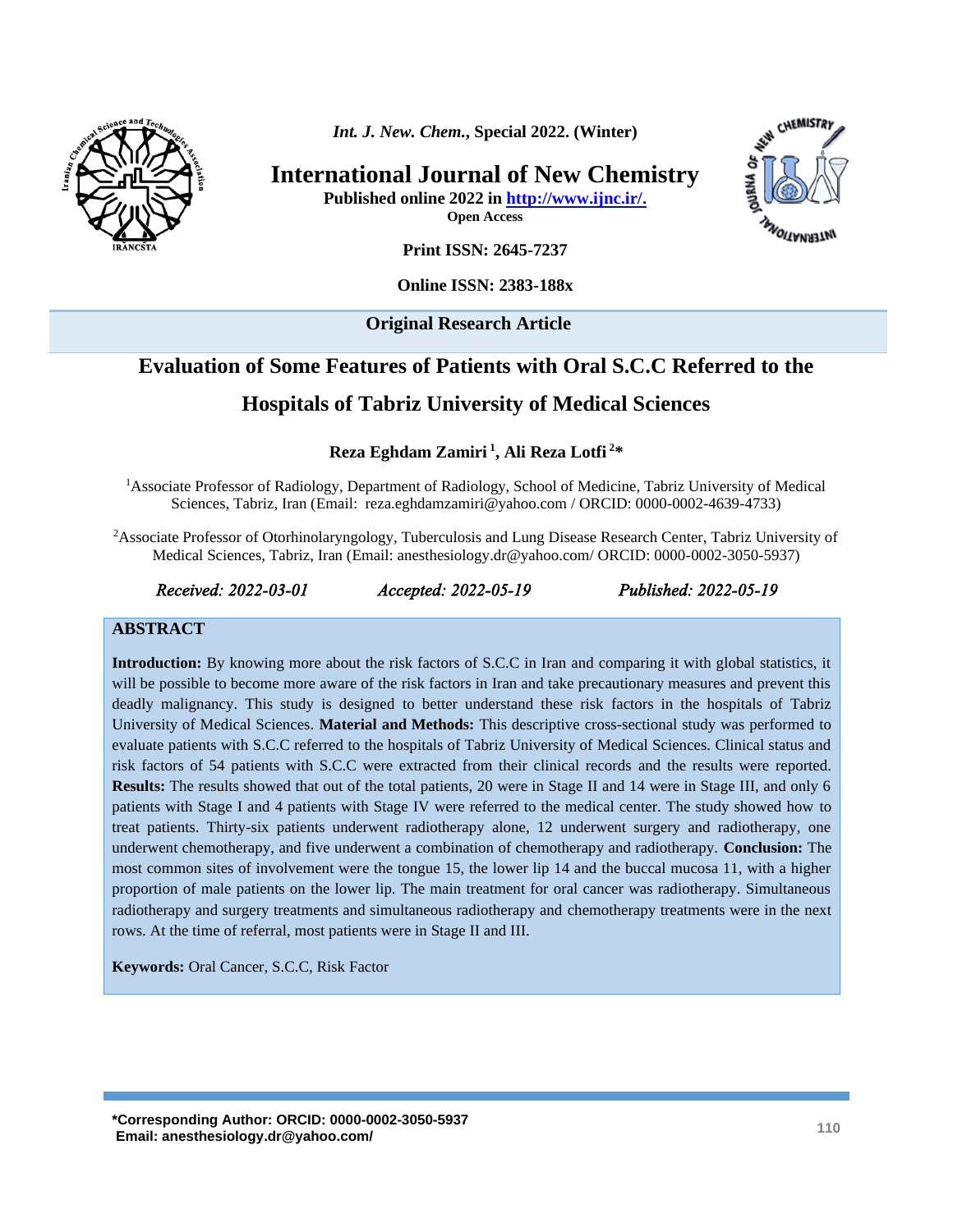### **Introduction**

Oral cancer is a cancer that develops in the mouth, tongue, floor of the mouth, palate, and gums. Oral cancer is caused by the growth of malignant cells in the mouth or tongue. Although this type of cancer is rare, it is also dangerous [1-3]. Oral cancer may affect the lips, palate, tongue, inner membranes of the lips or cheeks, and the tonsils [4]. It is more common in adults and people over the age of 40, but it is also on the rise today among young people who use chewing tobacco. In other words, oral cancer occurs when the root canals, which may be a continuation of the swelling elsewhere in the mouth or throat or other tissues in the mouth [5-7]. Oral cancer appears on the tongue and lips and may also appear on the gums, inside the lips, or on the roof of the mouth [8-10]. The tumor is usually small in size and dark in color or light in color. This cancerous tumor is caused by a white or red lesion that already exists, which later progresses and becomes cancerous [11-13]. Painless swelling and tumor on the tongue, difficulty swallowing is some of the symptoms of cancer [14-16]. If a person notices a tumor in their mouth area, they should see a doctor immediately and as soon as possible so that the tumor does not progress and the benign tumor does not turn into a malignant one [17-19]. Is the sample tested in pathobiology laboratories or not? Be careful, the sooner the disease is diagnosed, the easier and easier it will be to treat, and the more likely a person will be saved from oral cancer. After clinical examination, if the presence of a cancerous tumor is confirmed and in case of rapid diagnosis, the tumor is removed by surgery [20-22]. In this method of treating a benign tumor, no effect or lesion is left after surgery. Also, this method has no effect on the swallowing process and a person's ability to speak, in contrast to the procedures performed to diagnose cancer and cancerous tumors [23-25]. Known after a long time, in which surgery the appearance of the mouth and jaw is damaged and some of the essential nerves in the throat and mouth are also destroyed, and sometimes laser can be used to prevent the tumor from progressing [26-28]. Oral cancer is one of the most common cancers in humans and is one of the top ten causes of death, with S.C.C or Squamous cell carcinoma being the most common oral cancer. S.C.C is more common in the elderly and is one of those malignancies that can be significantly improved by early diagnosis, proper treatment of the disease and proper care, post-treatment complications and the patient's life expectancy [29]. Also, in case of recognizing the main risk factors of the disease, the disease can be prevented in some cases. By knowing more about the risk factors of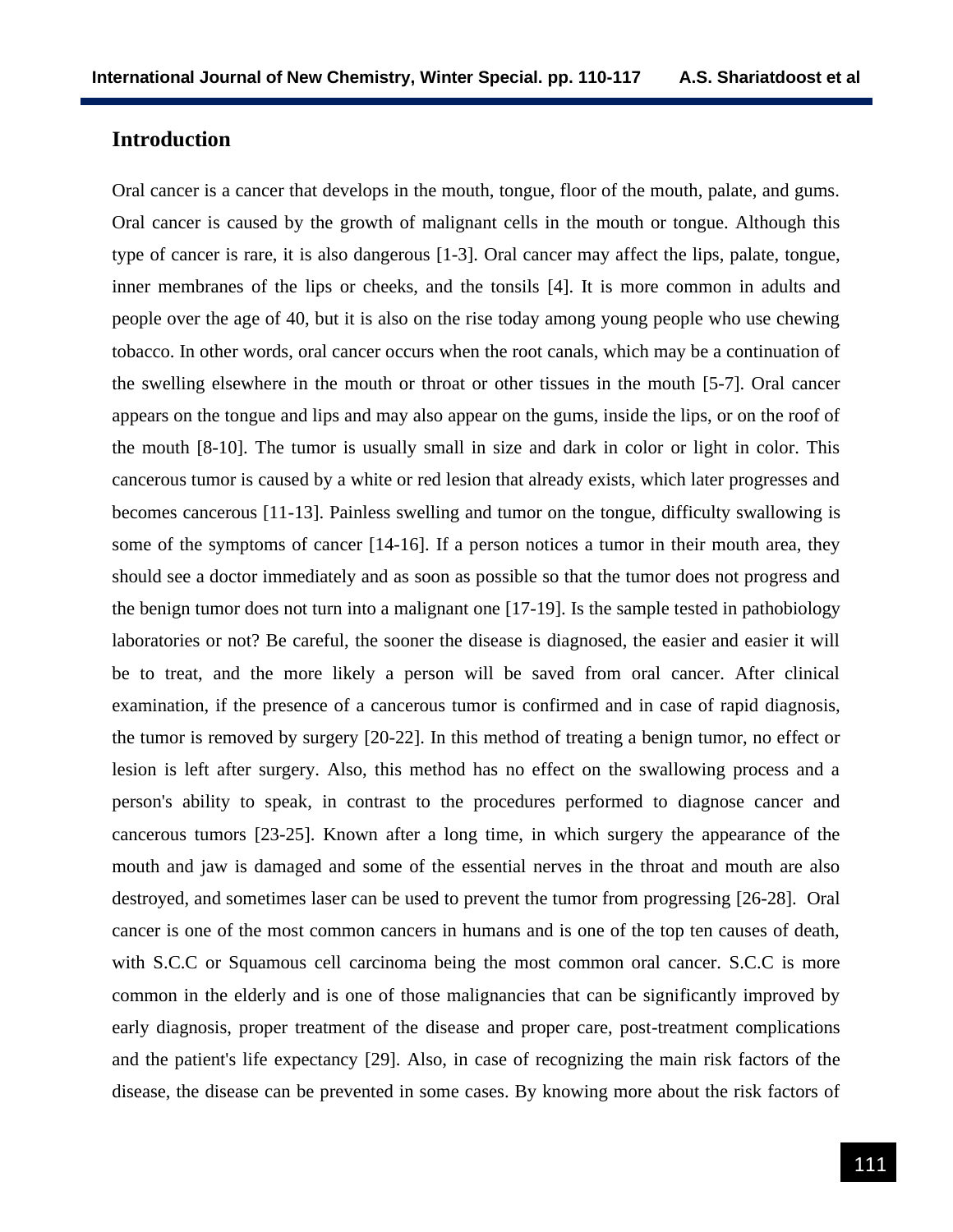S.C.C in Iran and comparing it with global statistics, it will be possible to become more aware of the risk factors in Iran and take precautionary measures and prevent this deadly malignancy. This study is designed to better understand these risk factors in the hospitals of Tabriz University of Medical Sciences.

### **Material and Methods**

In this descriptive study, 54 patients with S.C.C. The data collection method was prepared using a questionnaire and the method of direct observation of the patient and the files of 55 patients were evaluated. Questionnaire information includes patients' personal information including age, sex, occupation, smoking, hookah, snoring, alcohol or non-drug use, information on how to treat patients - information about the places affected by S.C.C in the mouth and also Stage The disease was present when the patient entered the medical center. This information was extracted between the second 6 months of 2018 and the first 6 months of 2019. To evaluate and compare different risk factors in this study, patients were divided into age groups of 20-40, 40-60 and> 60 based on age. P <0.05 was considered significant. Group analysis was performed by Chi-square test. This study was registered in the ethics committee of Tabriz University of Medical Sciences under the number [IR.TBZMED.REC.1397.468.](http://ethics.research.ac.ir/IR.TBZMED.REC.1397.468) The samples participating in this study completed the informed consent form and then entered the study

#### **Results**

Out of 54 patients with oral S.C.C., 28 were female (52%) and 26 were male (48%). The frequency of both sexes was the same and the disease affected both sexes equally. Of these, 50 patients were over 40 years old (93%). It was observed that the age distribution is not the same among patients and the disease is more common in the elderly and the type of sex is independent of the age of the patients. Of these, 4 were under the age of 40, none of whom mentioned nasal use, alcohol, or smoking, and except for one case with a history of many years of lichen planus, no risk factors for the disease were identified. One case had a suspicious history of chronic oral lesions in the grandfather. Male and female consumers were the same (10 people each). The results show that the distribution of harmful substances by cigarette and nasal is not different between the two sexes. In none of the recorded cases was alcohol consumption reported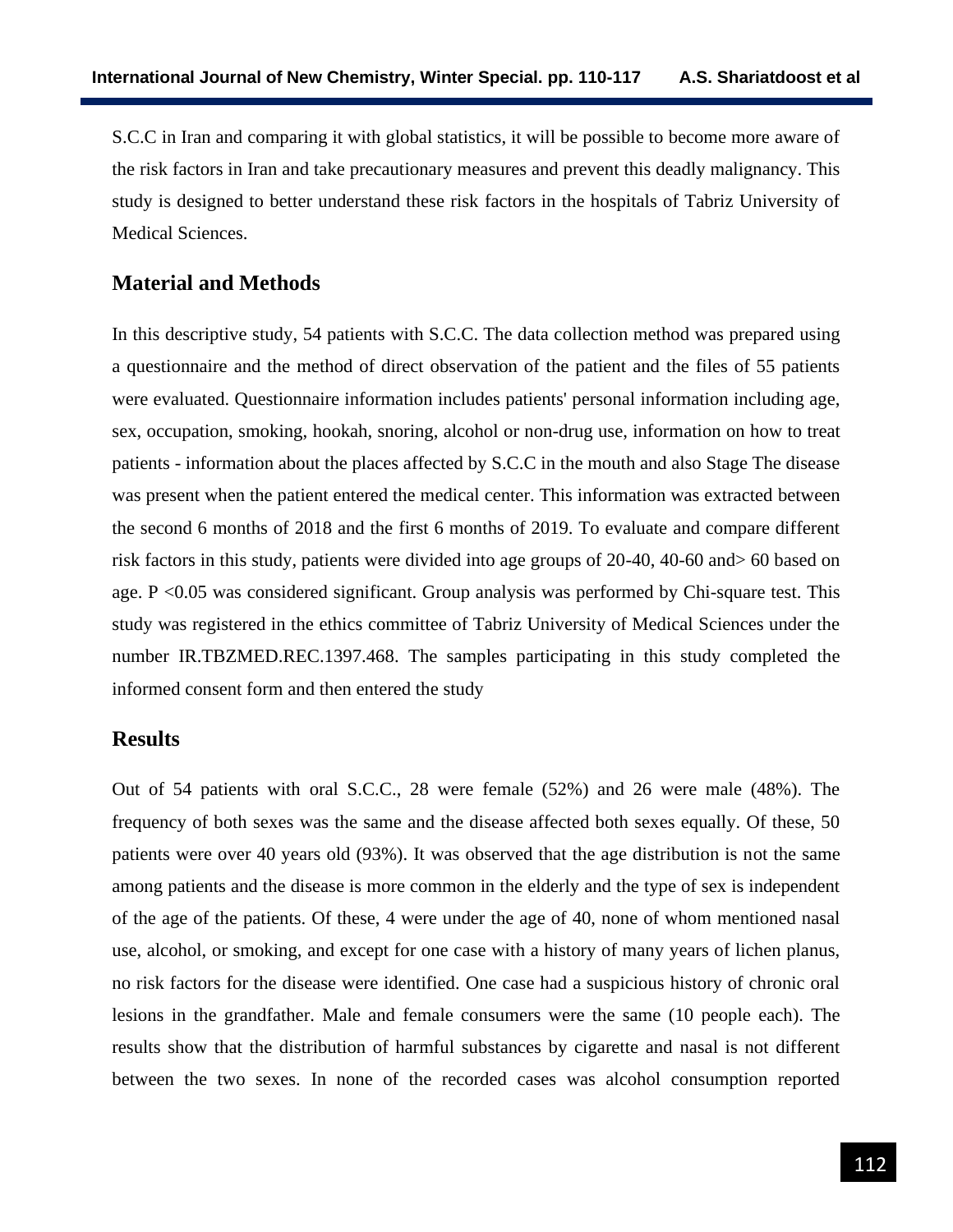consistently. Two patients in the 60-50s mentioned a history of sniffing for several years. The conclusion obtained about the consumption of harmful substances (cigarettes - nass - snuff) is that the frequency of these substances is not the same in sick people. Also, users of harmful substances do not have a statistically significant difference between patients and patients who do not use harmful substances. All women with the disease were housewives, but there were different occupations among men, 17 of whom were farmers, of whom 12 had S.C.C. The prevalence of the affected areas were: tongue 15, lower lip 14, buccal mucosa 11, oral floor 5, cheeks and gums 4, mandible 2, tonsils 2 and soft palate 1 Was. All S.C.C. patients had lower lip. But in the conflicts of other parts, no specific sexual prevalence was observed. Chi-square test showed that the distribution of affected areas was not uniform. From the number of patients with S.C.C hospitalized in Omid Hospital of Mashhad (44 patients) Staging of the disease was evaluated. The results showed that out of the total patients, 20 were in Stage II and 14 were in Stage III, and only 6 patients with Stage I and 4 patients with Stage IV were referred to the medical center. The study showed how to treat patients. Thirty-six patients underwent radiotherapy alone, 12 underwent surgery and radiotherapy, one underwent chemotherapy, and five underwent a combination of chemotherapy and radiotherapy.

#### **Discussion**

Oral cancer is one of the most common cancers in terms of global prevalence and in studies, oropharyngeal and oral cancers account for about 3% of all cancers. If cancers of the mouth, nasopharynx, pharynx, larynx, and sinuses and salivary glands are added to this statistic, they make up about 5% of all cancers in the body [30-32]. Oral cancer accounts for 4% of all cancers in women and 2% of all cancers in women, and oral cancer accounts for 2% of all cancer deaths in men and 1% in women. The main oral cancers are Squamouce cell carcinoma (about 90%), 9% are carcinomas of the salivary glands, sarcoma and lymphoma of other tissues and about 1% are metastases from other parts of the body [33-35]. The proportion of oral SCCs in men was reported to be 3 times that of women, which was equal in our study. Oral cancer is related to old age and about 95% of cases are seen in people over 40 years and the incidence of the disease increases after 40 years per decade, but the average age of diagnosis is about 60 years. This statistic is consistent with the results of our study [36-38]. In our study, 93% of patients were over 40 years old with a mean age of 60 to 70 years. In patients under 40 years of age, no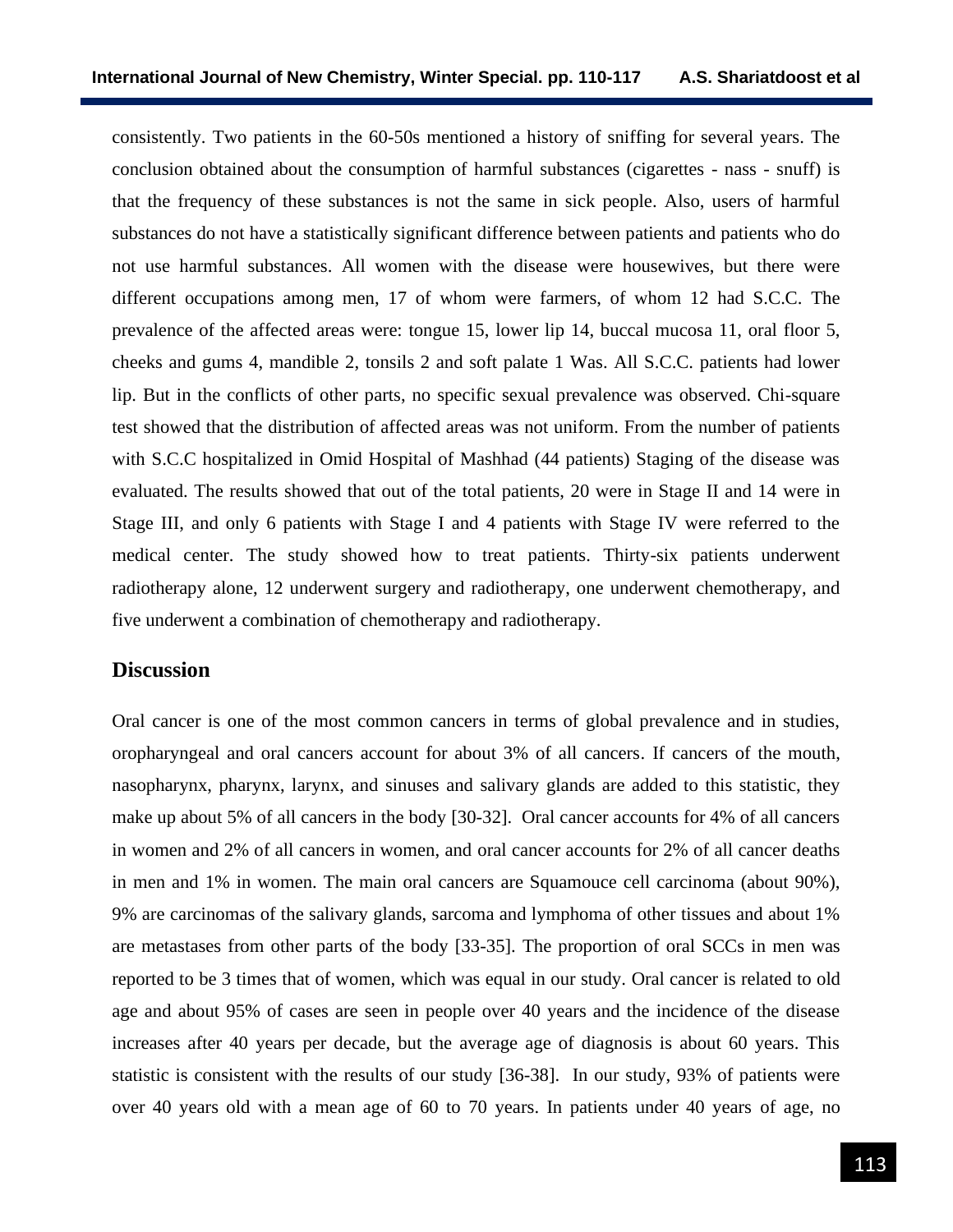specific risk factor was found in the patient's history. The most common sites of oral cancer are the tongue, oropharynx, and floor of the mouth. Lips, gums, back of the tongue and palate are less affected. Primary bone S.C.C is rare, but tumors may arise from epithelial cells or epithelium of odontogenic lesions such as cysts and ameloblastoma. In our study, the most common site was the tongue (27.7%) and the buccal mucosa. Of note was the high prevalence of S.C.C lower lip in farming men, which confirms the cause of sunlight in the incidence of S.C.C lower lip (n=12). Known causes of oral and pharyngeal cancer are tobacco and alcohol. In a University of Maryland study of 200 cases of oral S.C.C., 161 patients were smokers. 39 people did not consume tobacco products and most of them had a history of alcohol consumption. Overall, 90-80% of patients with oral S.C.C. are smokers [39]. Tobacco contains potential carcinogens such as nitrosamines (nicotine), polycyclic aromatic hydrocarbons, diamine nitroses, and proline nitroses (4). Our study statistics confirmed these risk factors. 67% of women and 77% of men were smokers or smokers. Due to religious beliefs and lack of history of continuous alcohol consumption in patients, this risk factor does not seem to be significant in the region.In this study, the diagnosis position was observed when the patient referred to more medical centers in Stage II, III (31.8%, 45.4%), respectively, which is consistent with previous research. In the study, the most common treatment for the disease was radiotherapy. Radiotherapy with surgery has been suggested in cases where lymph node involvement or more differentiated tumors have been seen, and chemotherapy alone has been performed in one case of a tongue tumor.

## **Conclusion**

The known risk factors in this study were smoking and sniffing, which were used in equal proportions in men and women (Male  $= 77\%$ , Female  $= 67\%$ ). The most common sites of involvement were the tongue 15, the lower lip 14 and the buccal mucosa 11, with a higher proportion of male patients on the lower lip. The main treatment for oral cancer was radiotherapy. Simultaneous radiotherapy and surgery treatments and simultaneous radiotherapy and chemotherapy treatments were in the next rows. At the time of referral, most patients were in Stage II and III.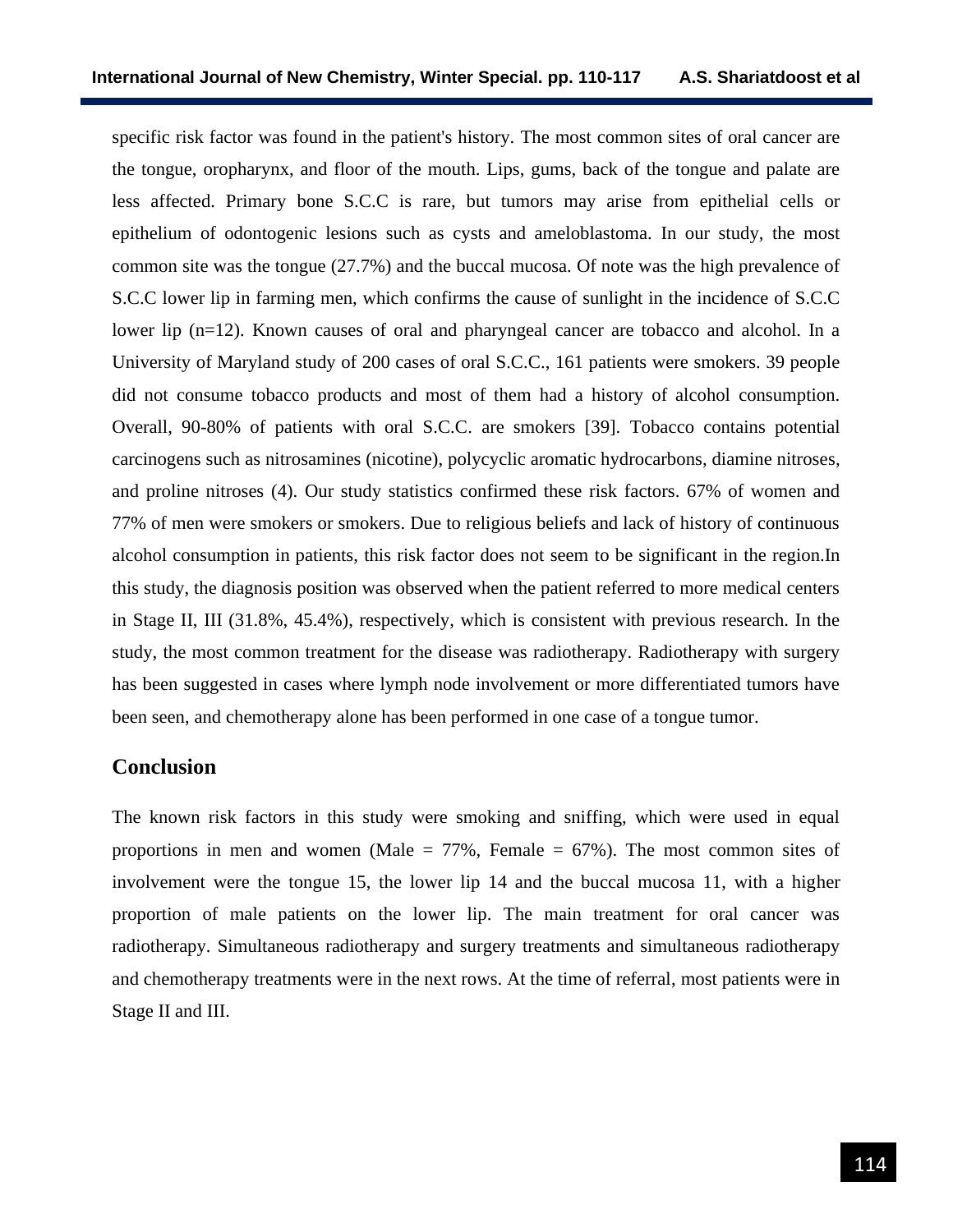# **References**

- 1. K. Solo, S. Lavi, C. Kabali, G. N. Levine, A. Kulik, A. A. John-Baptiste, S. E. Fremes, J. Martin, J. W. Eikelboom, M. Ruel, bmj., 367 (2019)
- 2. K. Hashemzadeh, M. Dehdilani, M. K. Gol, Int J Womens Health Reprod Sci., 9:69 (2021)
- 3. W.-Q. Ma, Y. Wang, X.-J. Sun, X.-Q. Han, Y. Zhu, R. Yang, N.-F. Liu, Coronary artery disease., 30:367 (2019)
- 4. M. Dehdilani, M. K. Gol, K. Hashemzadeh, Crescent Journal of Medical and Biological Sciences., 6:350 (2019)
- 5. M. Jannati, M. R. Navaei, L. G. Ronizi, Journal of Family Medicine and Primary Care., 8:2768 (2019)
- 6. J. A. Mawhinney, C. A. Mounsey, D. P. Taggart, European Journal of Cardio-Thoracic Surgery., 53:1127 (2018)
- 7. K. Hashemzadeh, M. Dehdilani, M. K. Gol, International Journal of Women's Health and Reproduction Sciences., 8:406 (2020)
- 8. M. Correa-Rodríguez, M. Abu Ejheisheh, N. Suleiman-Martos, M. J. Membrive-Jiménez, A. Velando-Soriano, J. Schmidt-RioValle, J. L. Gómez-Urquiza, Journal of clinical medicine., 9: 909 (2020)
- 9. N. A. Smart, G. Dieberg, N. King, Journal of the American College of Cardiology**.**, 71: 983 (2018)
- 10. K. Solo, S. Lavi, C. Kabali, G. N. Levine, A. Kulik, A. A. John-Baptiste, S. E. Fremes, J. Martin, J. W. Eikelboom, M. Ruel, bmj., 367 (2019)
- 11. K. Hashemzadeh, M. Dehdilani, M. K. Gol, Int J Womens Health Reprod Sci., 9:69 (2021)
- 12. W.-Q. Ma, Y. Wang, X.-J. Sun, X.-Q. Han, Y. Zhu, R. Yang, N.-F. Liu, Coronary artery disease., 30:367 (2019)
- 13. M. Dehdilani, M. K. Gol, K. Hashemzadeh, Crescent Journal of Medical and Biological Sciences., 6:350 (2019)
- 14. M. Jannati, M. R. Navaei, L. G. Ronizi, Journal of Family Medicine and Primary Care., 8:2768 (2019)
- 15. J. A. Mawhinney, C. A. Mounsey, D. P. Taggart, European Journal of Cardio-Thoracic Surgery., 53:1127 (2018)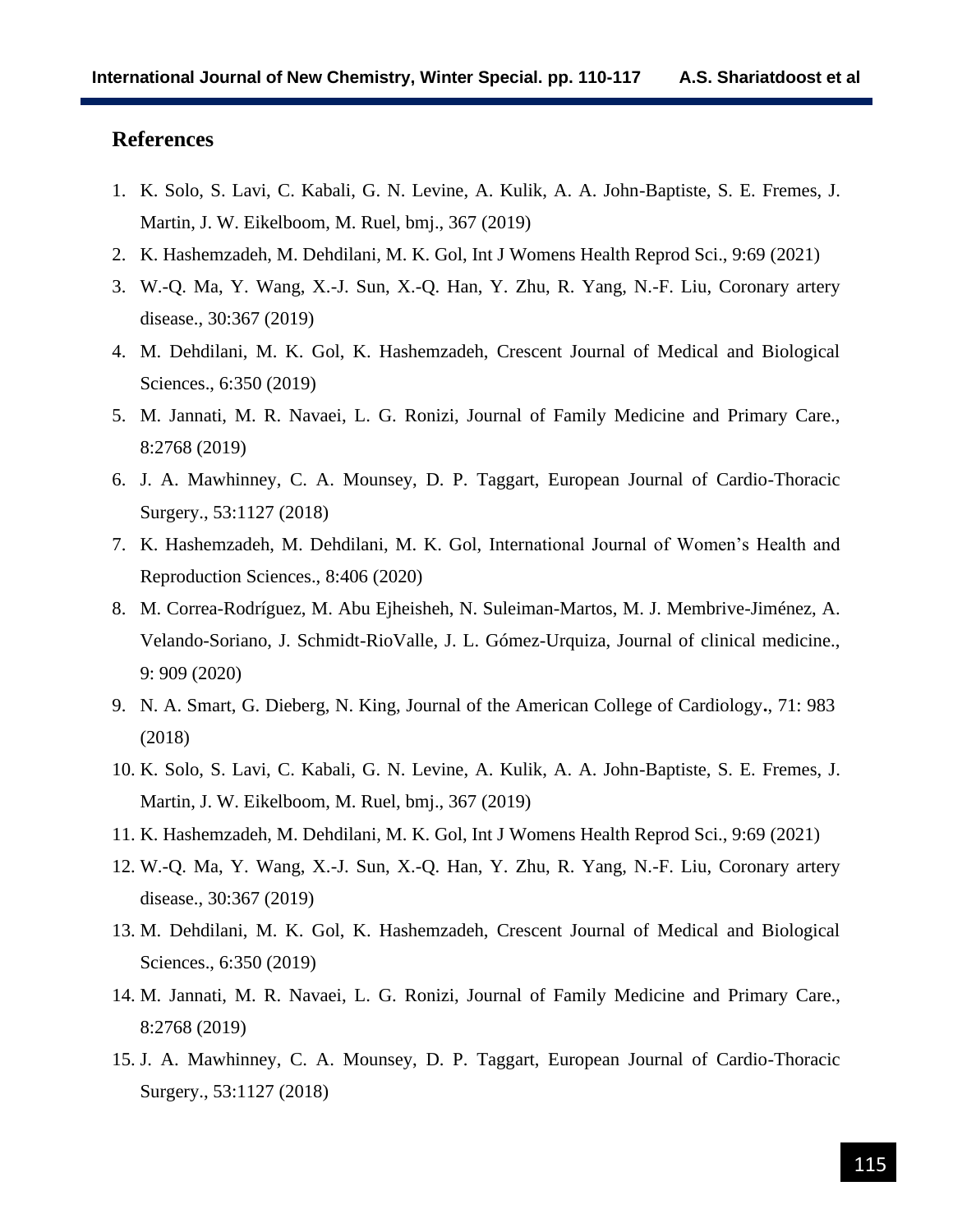- 16. K. Hashemzadeh, M. Dehdilani, M. K. Gol, International Journal of Women's Health and Reproduction Sciences., 8:406 (2020)
- 17. M. Correa-Rodríguez, M. Abu Ejheisheh, N. Suleiman-Martos, M. J. Membrive-Jiménez, A. Velando-Soriano, J. Schmidt-RioValle, J. L. Gómez-Urquiza, Journal of clinical medicine., 9: 909 (2020)
- 18. N. A. Smart, G. Dieberg, N. King, Journal of the American College of Cardiology., 71: 983 (2018)
- 19. C. Spadaccio, U. Benedetto, Annals of cardiothoracic surgery., 7:506 (2018)
- 20. T. M. Kieser, D. P. Taggart, Journal of Cardiac Surgery., 33: 219 (2018)
- 21. K. Hashemzadeh, M. Dehdilani, M. K. Gol, Crescent Journal of Medical and Biological Sciences., 5: 517 (2019)
- 22. K. Mirzaei, A. Fathi, SM. Asadinejad, NCZ. Moghadam, Academic Journal of Health Sciencies: Medicina balear., 37(3):58 (2022)
- 23. A. Samimi, M. Samimi, Journal of Engineering in Industrial Research., 2 (1): 1 (2021)
- 24. M. Abolhasani, E. Ghasemi, AH. Fathi, MJ. Hayatizadeh, Journal of Iranian Dental Association., 33(3):51 (2021)
- 25. M. Momeni-Moghaddam, C. Hashemi, A. Fathi, F. Khamesipour, Beni-Suef University Journal of Basic and Applied Sciences., 11(1):1 (2022)
- 26. M. Abolhasani, P. Givehchian, A. Fathi, S. Goudarzi, Journal of Iranian Dental Association., 33(1):17 (2021)
- 27. A. Samimi, M. Samimi, International Journal of Advanced Studies in Humanities and Social Science., 9:195 (2020)
- 28. A. Fathi, B. Ebadian, SN. Dezaki, N. Mardasi, R. Mosharraf, et al.,International Journal of Dentistry., 1:1 (2022)
- 29. R. Mosharraf, A. Fathi, SS. Botshekan, International Journal of Dentistry., 2:1 (2022)
- 30. M. Jafari, A. Samimi, O. Mayeli, Journal of Applied Researches in Technical and Engineering., 2 (7):247 (2018)
- 31. R. Mosharraf, P. Molaei, A. Fathi, S. Isler, International Journal of Dentistry., 12:5977994 (2021)
- 32. R. Monirifard, M. Abolhasani, B. Tahani, A. Fathi, A. Choobdaran, Journal of Iranian Dental Association., 31:182 (2019)